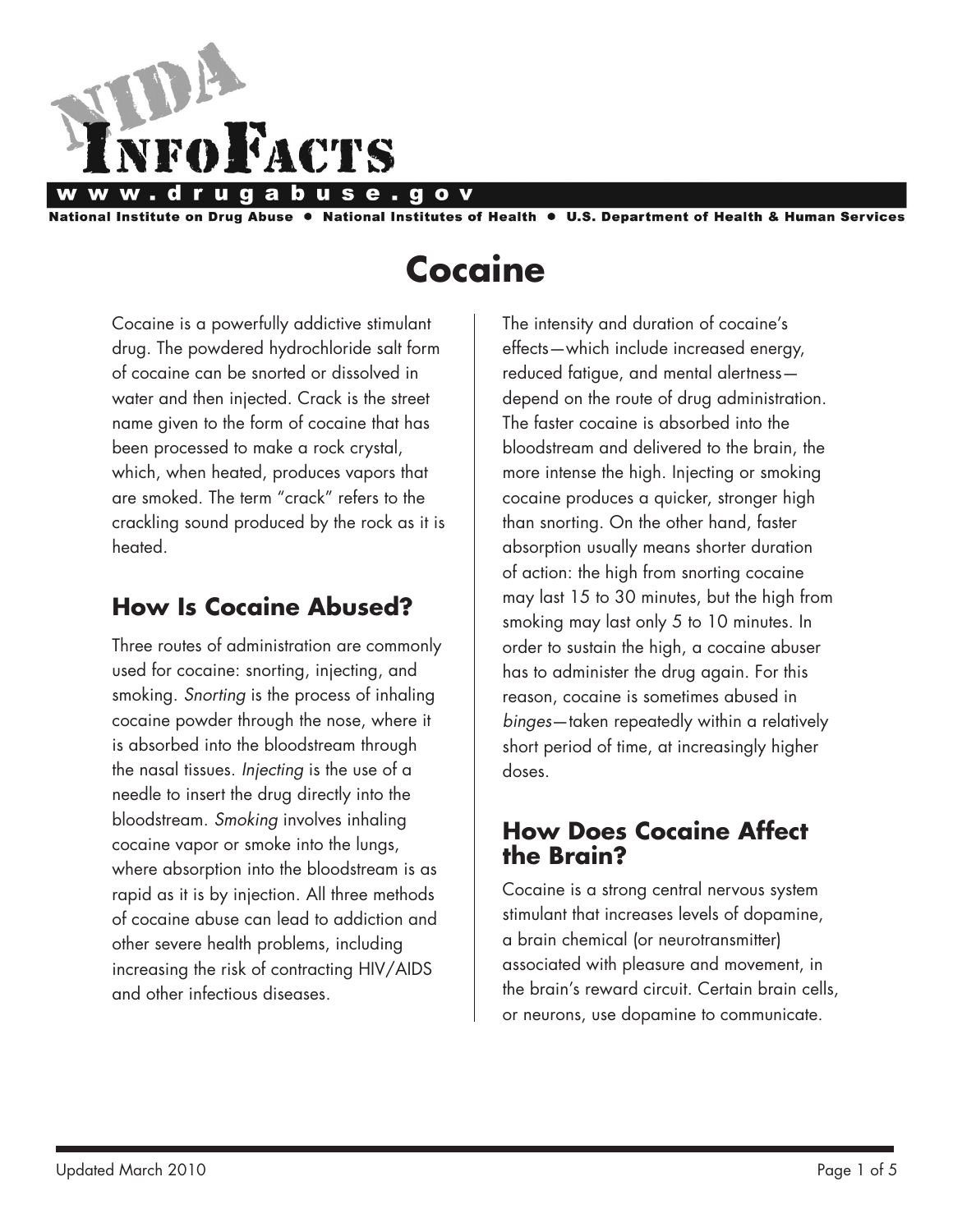

itutes of Health ● U.S. Department of Health & Human Services

Normally, dopamine is released by a neuron in response to a pleasurable signal (e.g., the smell of good food), and then recycled back into the cell that released it, thus shutting off the signal between neurons. Cocaine acts by preventing the dopamine from being recycled, causing excessive amounts of the neurotransmitter to build up, amplifying the message to and response of the receiving neuron, and ultimately disrupting normal communication. It is this excess of dopamine that is responsible for cocaine's euphoric effects. With repeated use, cocaine can cause long-term changes in the brain's reward system and in other brain systems as well, which may eventually lead to addiction. With repeated use, tolerance to the cocaine high also often develops. Many cocaine abusers report that they seek but fail to achieve as much pleasure as they did from their first exposure. Some users will increase their dose in an attempt to intensify and prolong the euphoria, but this can also increase the risk of adverse psychological or physiological effects.

## **What Adverse Effects Does Cocaine Have on Health?**

Abusing cocaine has a variety of adverse effects on the body. For example, cocaine constricts blood vessels, dilates pupils, and

increases body temperature, heart rate, and blood pressure. It can also cause headaches and gastrointestinal complications such as abdominal pain and nausea. Because cocaine tends to decrease appetite, chronic users can become malnourished as well.

Different methods of taking cocaine can produce different adverse effects. Regular intranasal use (snorting) of cocaine, for example, can lead to loss of the sense of smell; nosebleeds; problems with swallowing; hoarseness; and a chronically runny nose. Ingesting cocaine can cause severe bowel gangrene as a result of reduced blood flow. Injecting cocaine can bring about severe allergic reactions and increased risk for contracting HIV/AIDS and other blood-borne diseases. Binge-patterned cocaine use may lead to irritability, restlessness, and anxiety. Cocaine abusers can also experience severe paranoia—a temporary state of full-blown paranoid psychosis—in which they lose touch with reality and experience auditory hallucinations.

Regardless of the route or frequency of use, cocaine abusers can experience acute cardiovascular or cerebrovascular emergencies, such as a heart attack or stroke, which may cause sudden death. Cocaine-related deaths are often a result of cardiac arrest or seizure followed by respiratory arrest.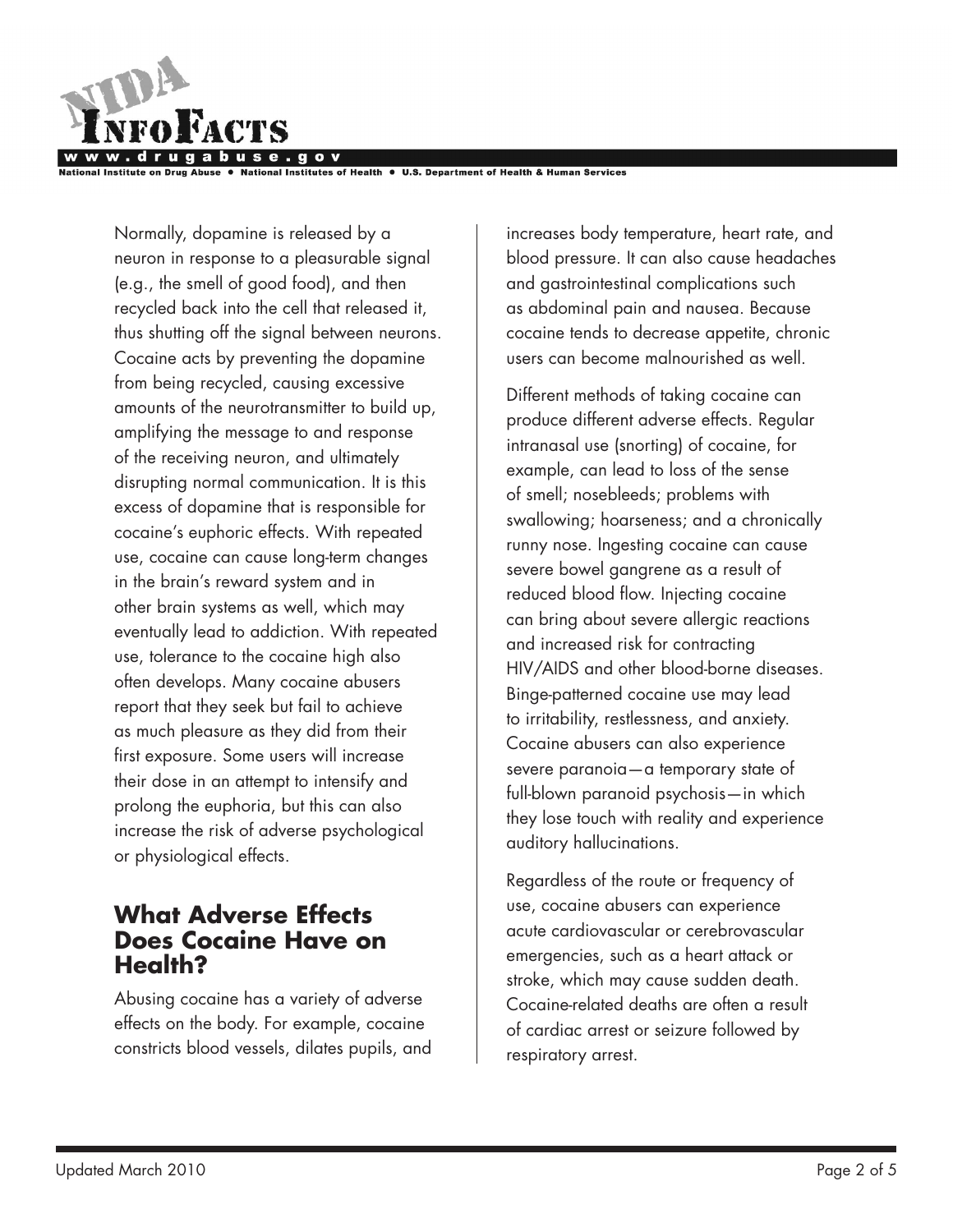

• National Institutes of Health • U.S. Department of Health & Human Services

## *Added Danger: Cocaethylene*

Polydrug use—use of more than one drug—is common among substance abusers. When people consume two or more psychoactive drugs together, such as cocaine and alcohol, they compound the danger each drug poses and unknowingly perform a complex chemical experiment within their bodies. Researchers have found that the human liver combines cocaine and alcohol to produce a third substance, cocaethylene, which intensifies cocaine's euphoric effects. Cocaethylene is associated with a greater risk of sudden death than cocaine alone.<sup>1</sup>

## **What Treatment Options Exist?**

Behavioral interventions—particularly, cognitive-behavioral therapy—have been shown to be effective for decreasing cocaine use and preventing relapse. Treatment must be tailored to the individual patient's needs in order to optimize outcomes—this often involves a combination of treatment, social supports, and other services.

Currently, there are no FDA-approved medications for treating cocaine addiction; thus, developing a medication to treat

cocaine and other forms of addiction remains one of NIDA's top research priorities. Researchers are seeking to develop medications that help alleviate the severe craving associated with cocaine addiction, as well as medications that counteract cocaine-related relapse triggers, such as stress. Several compounds are currently being investigated for their safety and efficacy, including a vaccine that would sequester cocaine in the bloodstream and prevent it from reaching the brain. Current research suggests that while medications are effective in treating addiction, combining them with a comprehensive behavioral therapy program is the most effective method to reduce drug use in the long term.

# **How Widespread Is Cocaine Abuse?**

### *Monitoring the Future Survey†*

According to the 2009 Monitoring the Future survey—a national survey of 8th, 10th-, and 12th-graders—there were continuing declines reported in the use of powder cocaine, with past-year†† usage levels reaching their lowest point since the early 1990s. Significant declines in use were measured from 2008 to 2009 among 12th-graders across all three survey categories: lifetime use decreased from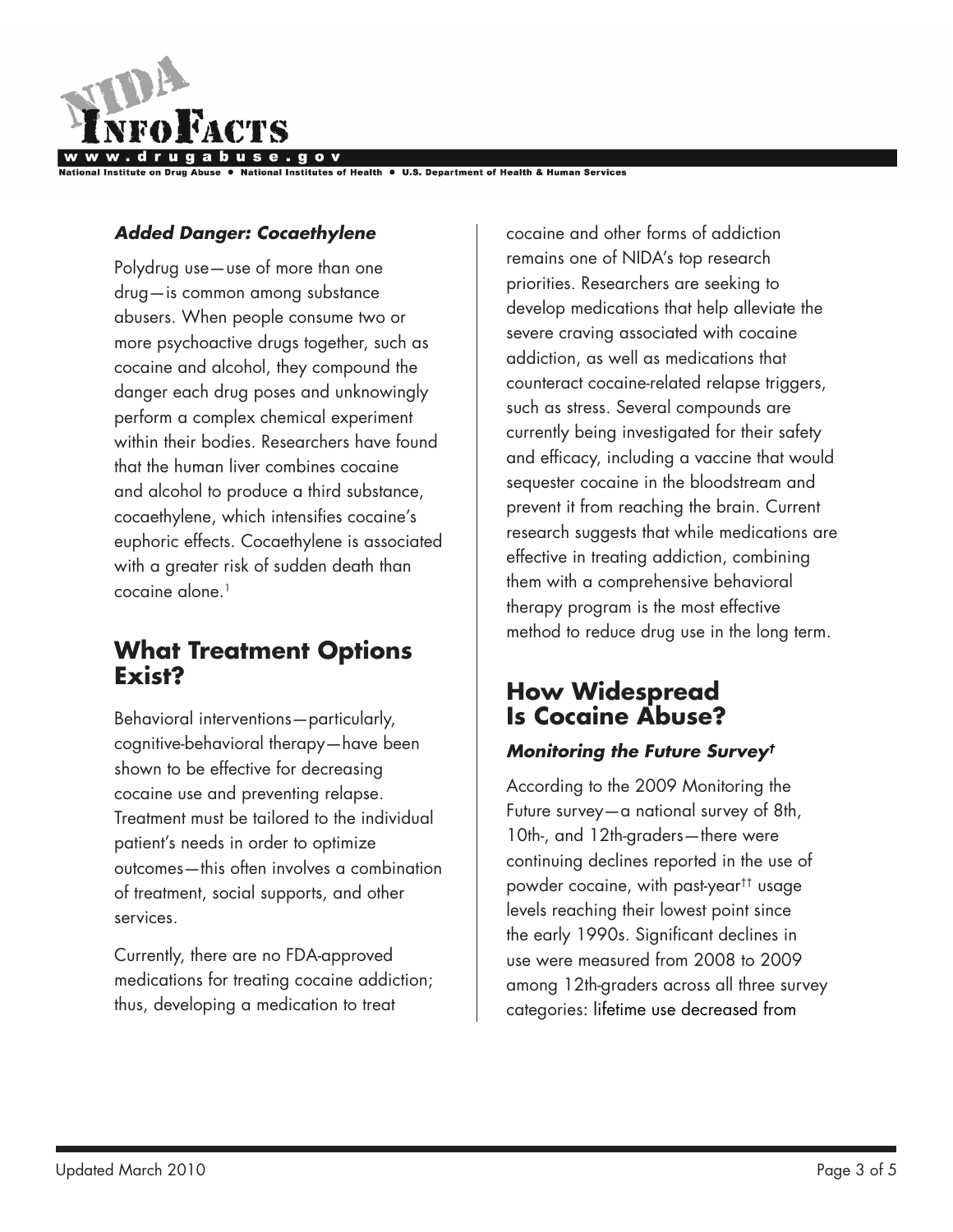

ational Institute on Drug Abuse National Institutes of Health . U.S. Department of Health & Human Services

7.2 percent to 6.0 percent; past-year use dropped from 4.4 percent to 3.4 percent; and past-month use dropped from 1.9 percent to 1.3 percent. Survey measures showed other positive findings among 12th-graders as well; their perceived risk of harm associated with powder cocaine use increased significantly during the same period. Additionally, survey participants in the 10th grade reported significant changes, with past-month use falling from 1.2 percent in 2008 to 0.9 percent in 2009.

| <b>Use of Cocaine by Students</b><br>2009 Monitoring the Future Survey |           |                         |      |  |
|------------------------------------------------------------------------|-----------|-------------------------|------|--|
|                                                                        | 8th Grade | 10th Grade   12th Grade |      |  |
| Lifetime                                                               | 2.6%      | 4.6%                    | 6.0% |  |
| Past Year                                                              | 1.6%      | 2.7%                    | 3.4% |  |

Past Month 0.8% 0.9% 1.3%

| <b>Crack Cocaine Use by Students</b><br>2009 Monitoring the Future Survey |           |            |            |  |
|---------------------------------------------------------------------------|-----------|------------|------------|--|
|                                                                           | 8th Grade | 10th Grade | 12th Grade |  |
| Lifetime                                                                  | 1.7%      | 2.1%       | 2.4%       |  |
| Past Year                                                                 | 1.1%      | 1.2%       | 1.3%       |  |
| Past Month                                                                | 0.5%      | 0.4%       | 0.6%       |  |

## *National Survey on Drug Use and Health (NSDUH)†††*

According to the 2008 National Survey on Drug Use and Health, the estimated percentage of persons aged 12 or older who used cocaine in the past month (0.7) percent) was similar to the percentage in 2007 and 2002. However, the percentage of past-month crack users in 2008 (0.1 percent of the population) was lower than in 2007 and all other years going back to 2002, with the exception of 2004. From 2002 to 2008, rates of past-month cocaine use among youth aged 12 to 17 declined significantly, from 0.6 percent to 0.4 percent. Past-month cocaine use also dropped significantly among young adults aged 18 to 25 during this time period, from 2.0 percent to 1.5 percent.

Significant declines in the number or percentage of past-year cocaine initiates were also estimated among several age groups measured, including persons 12 or older and those aged 18 to 25. The percentage of past-year initiates also dropped significantly from 2007 to 2008 for crack use among the 12–17 age group.